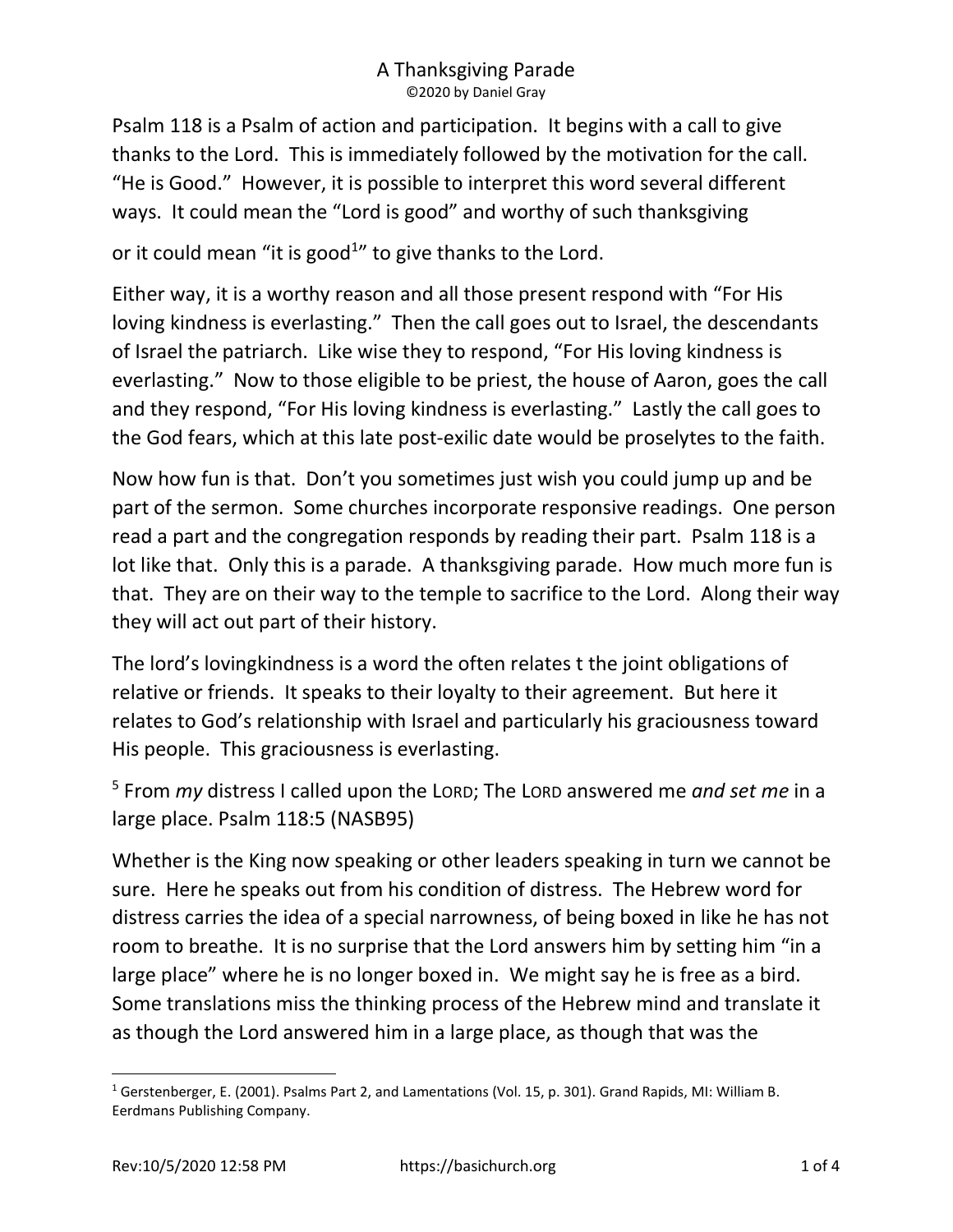location. No, the answer was a large place that represents a state of trouble being trouble free.

From the state of "a large place" as the Lord's answer to his distress, he can now say in the parallel verses of Hebrew poetry, "The Lord is for me" as though contemplating the realization of it and what it means. "What can man do to me?" "I will not fear." "The Lord is for me among those who help me;" He then anticipates his enemy's destruction and the satisfaction that would bring him. We can compare Psalm 54:4-5 "Behold, God is my helper; The Lord is the sustainer of my soul. He will recompense the evil to my foes; Destroy them in Your faithfulness."

The nation of Israel had been through a lot by the time of this psalm. After their defeat and exile they had returned to their homeland and found opposition from people who had previously seemed like friends (Ezra 4). Two more parallel verse give words of instruction, "It is better to take refuge in the Lord than to trust in …". Whether "man" or "princes" the Lord wins out as the one to trust in. This portion may have been the King's part:

<sup>10</sup> All nations surrounded me; In the name of the LORD I will surely cut them off. <sup>11</sup> They surrounded me, yes, they surrounded me; In the name of the LORD I will surely cut them off. <sup>12</sup> They surrounded me like bees; They were extinguished as a fire of thorns; In the name of the LORD I will surely cut them off.  $13$  You pushed me violently so that I was falling, But the LORD helped me. Psalm 118:10–13 (NASB95)

Here we learn the cause of their distress. We see the pickle they were in, how boxed in they were. Surrounded by nations, a swarm all around. Yet it is all summed up with, "But the Lord helped me."

Now is when the victory hymn really breaks out. Echoing a line from the Song of Moses (Exodus 15:2a)

The LORD is my strength and song, And He has become my salvation. Psalm 118:14 (NASB95)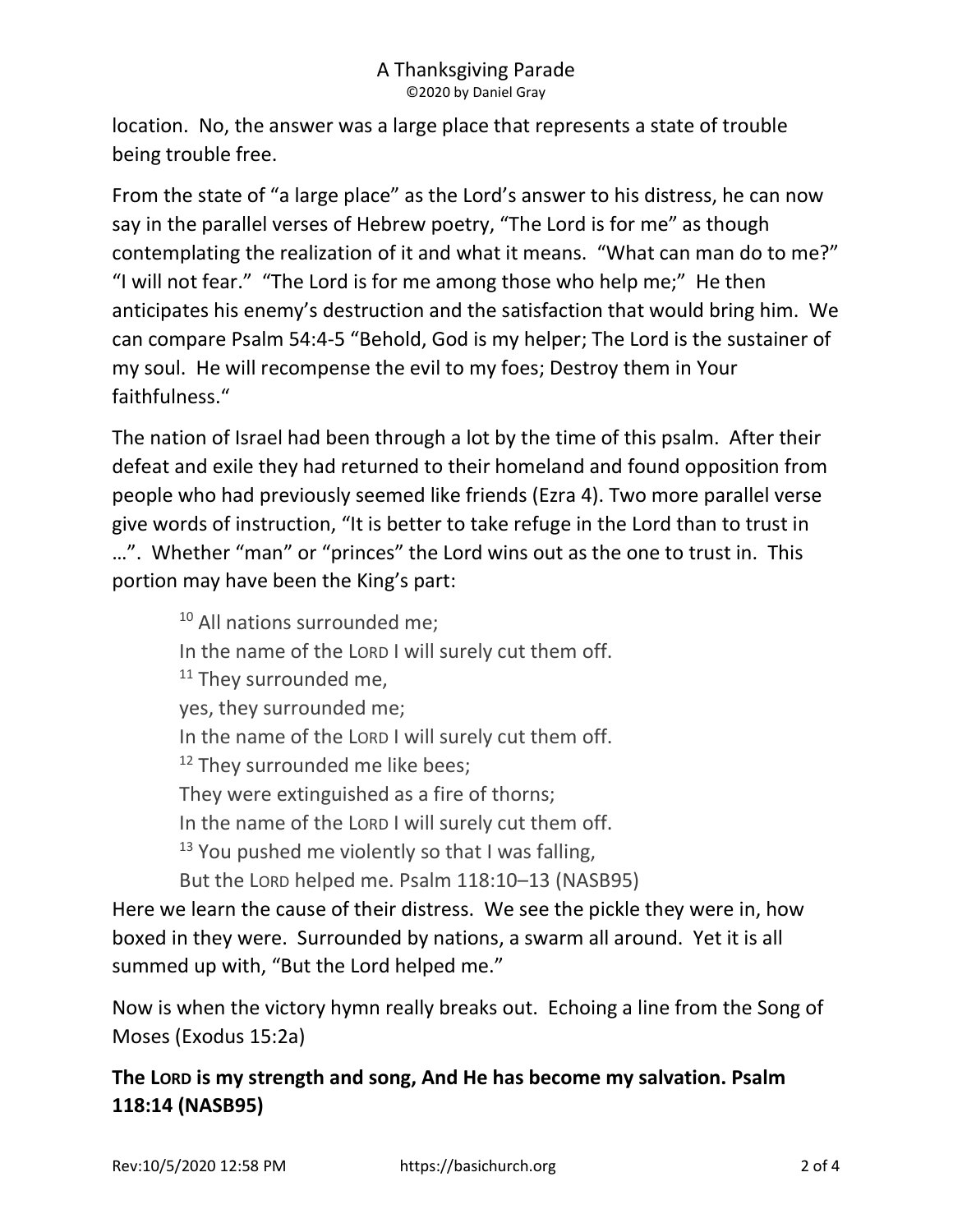#### A Thanksgiving Parade ©2020 by Daniel Gray

Verse 14 is powerful. We would not surprise me if the next two verses were sung by the whole congregation as a spontaneous response.

# $15$  The sound of joyful shouting and salvation is in the tents of the righteous; The right hand of the LORD does valiantly.  $16$  The right hand of the LORD is exalted; The right hand of the LORD does valiantly.

## Psalm 118:15–16 (NASB95)

Even amidst such glorious jubilation, there is the remembrance of their history. The many failing as the people of God who would not serve Him as he desired. They realize how much they do not deserve this gracious treatment. They deserve to die, yet they live and the live now to testify to the great works of the Lord. Taking note that they have be disciplined, and severely so, for their unbelief and sinful past.

<sup>17</sup> I will not die, but live, And tell of the works of the LORD.  $18$  The LORD has disciplined me severely, But He has not given me over to death.

## Psalm 118:17–18 (NASB95)

With this all behind them, now the parade arrives at the gate and the king calls out to the gate keepers.

Open to me the gates of righteousness; I shall enter through them, I shall give thanks to the LORD.

Psalm 118:19 (NASB95)

His request made and is purpose stated, the gate keeper responds with

This is the gate of the LORD; The righteous will enter through it.

Psalm 118:20 (NASB95)